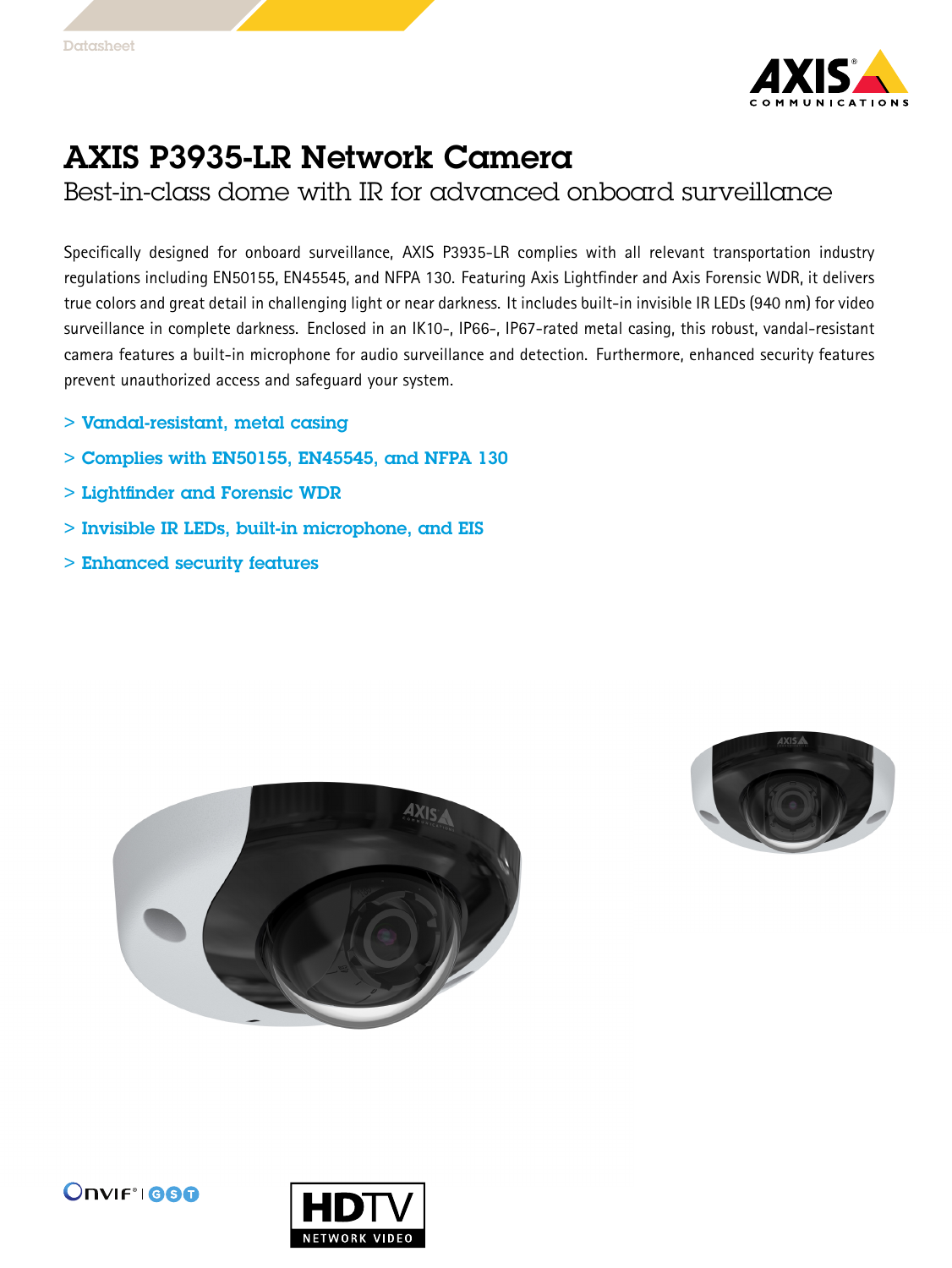## AXIS P3935-LR Network Camera

| Models                                  | AXIS P3935-LR RJ45<br>AXIS P3935-LR M12                                                                                                                                                                                                                                                                                                                                                                            |
|-----------------------------------------|--------------------------------------------------------------------------------------------------------------------------------------------------------------------------------------------------------------------------------------------------------------------------------------------------------------------------------------------------------------------------------------------------------------------|
| Camera                                  |                                                                                                                                                                                                                                                                                                                                                                                                                    |
| Image sensor                            | 1/2.9" Progressive scan RGB CMOS                                                                                                                                                                                                                                                                                                                                                                                   |
| Lens                                    | 2.8 mm, F1.6<br>Horizontal field of view: 110°<br>Vertical field of view: 62°<br>M12 mount, fixed iris<br>See Optional accessories for exchangeable lenses                                                                                                                                                                                                                                                         |
| Day and night                           | Automatically removable infrared-cut filter                                                                                                                                                                                                                                                                                                                                                                        |
| Minimum<br>illumination                 | Color: 0.06 lux at 30 IRE F1.6<br>B/W: 0.01 lux at 30 IRE F1.6, 0 lux with IR illumination on<br>Color: 0.12 lux at 50 IRE F1.6<br>B/W: 0.02 lux at 50 IRE F1.6, 0 lux with IR illumination on                                                                                                                                                                                                                     |
| Shutter speed                           | 1/33500 s to 2 s                                                                                                                                                                                                                                                                                                                                                                                                   |
| Camera angle<br>adjustment              | Pan: $+30^\circ$<br>Tilt: 15-90°<br>Rotation: ±175°                                                                                                                                                                                                                                                                                                                                                                |
| Video                                   |                                                                                                                                                                                                                                                                                                                                                                                                                    |
| Video<br>compression                    | H.264 (MPEG-4 Part 10/AVC) Baseline, Main and High Profiles<br>H.265 (MPEG-H Part 2/HEVC) Main Profile<br>Motion JPEG                                                                                                                                                                                                                                                                                              |
| Resolution                              | 1280x960 to 160x120<br>1920x1080 to 160x90                                                                                                                                                                                                                                                                                                                                                                         |
| Wide dynamic<br>range                   | Forensic WDR                                                                                                                                                                                                                                                                                                                                                                                                       |
| Frame rate                              | Up to 25/30 fps (50/60 Hz) in all resolutions<br>45 fps in 720p<br>Capture mode 2MP 1920x1080 (16:9) @25/30 fps<br>Capture mode 1MP 1280x720 (16:9) @45 fps                                                                                                                                                                                                                                                        |
| Video streaming                         | Multiple, individually configurable streams in H.264, H.265 and<br>Motion JPEG<br>Axis Zipstream technology in H.264 and H.265<br>Controllable frame rate and bandwidth<br>VBR/ABR/MBR H.264 and H.265<br>Video streaming indicator                                                                                                                                                                                |
| Multi-view<br>streaming                 | Up to 8 individually cropped out view areas                                                                                                                                                                                                                                                                                                                                                                        |
| lmage settings                          | Compression, brightness, sharpness, contrast, white balance,<br>Forensic WDR, exposure control, exposure zones, fine tuning of<br>behavior at low light, rotation: 0°, 90°, 180°, 270° including<br>Corridor Format, dynamic overlay, 20 individual polygonal<br>privacy mask, mirroring of images, defogging, electronic image<br>stabilization <sup>a</sup><br>Scene profiles: forensic, vivid, traffic overview |
| Pan/Tilt/Zoom                           | Digital PTZ, preset positions, guard tour, control queue                                                                                                                                                                                                                                                                                                                                                           |
| Audio                                   |                                                                                                                                                                                                                                                                                                                                                                                                                    |
|                                         | <b>Audio streaming</b> Audio in, simplex                                                                                                                                                                                                                                                                                                                                                                           |
| Audio encoding                          | AAC- LC 8/16/32/44.1/48 kHz, G.711 PCM 8 kHz,<br>G.726 ADPCM 8 kHz, Opus 8/16/48 kHz, LPCM 48 kHz<br>Configurable bit rate                                                                                                                                                                                                                                                                                         |
| Audio<br>input/output                   | External microphone input or line input, built-in microphone                                                                                                                                                                                                                                                                                                                                                       |
| <b>Network</b>                          |                                                                                                                                                                                                                                                                                                                                                                                                                    |
| Security                                | Password protection, IP address filtering, HTTPS <sup>b</sup> encryption,<br>IEEE 802.1x (EAP-TLS) <sup>b</sup> network access control, digest<br>authentication, user access log, centralized certificate<br>management, brute force delay protection, signed firmware,<br>secure boot, firmware with Long Term Support (LTS) firmware <sup>C</sup>                                                               |
| Supported<br>protocols                  | IPv4, IPv6 USGv6, HTTP, HTTPS <sup>b</sup> , HTTP/2, SSL/TLS <sup>b</sup> , QoS Layer<br>3 DiffServ, FTP, SFTP, CIFS/SMB, SMTP, Bonjour, UPnP®, SNMP<br>v1/v2c/v3 (MIB-II), DNS, DynDNS, NTP, RTSP, RTP, SRTP, TCP, UDP,<br>IGMPv1/v2/v3, RTCP, ICMP, DHCPv4/v6, ARP, SOCKS, SSH, LLDP,<br>MQTT, Syslog                                                                                                            |
| System integration                      |                                                                                                                                                                                                                                                                                                                                                                                                                    |
| Application<br>Programming<br>Interface | Open API for software integration, including VAPIX <sup>®</sup> and<br>AXIS Camera Application Platform; specifications at axis.com<br>AXIS Video Hosting System (AVHS) with One-Click Connection                                                                                                                                                                                                                  |

|                                      | ONVIF <sup>®</sup> Profile G, ONVIF® Profile S and ONVIF® Profile T,<br>specification at onvif.org                                                                                                                                                                                                                                                                                                                                                                                   |
|--------------------------------------|--------------------------------------------------------------------------------------------------------------------------------------------------------------------------------------------------------------------------------------------------------------------------------------------------------------------------------------------------------------------------------------------------------------------------------------------------------------------------------------|
| <b>Event conditions</b>              | Device status: above operating temperature, above or below<br>operating temperature, below operating temperature, IP address<br>removed, network lost, new IP address, shock detected, storage<br>failure, system ready, within operating temperature<br>Edge storage: recording ongoing, storage disruption<br>I/O: manual trigger, virtual input<br>Scheduled and recurring: scheduled event<br>Video: average bitrate degradation, day-night mode, live stream<br>open, tampering |
| <b>Event actions</b>                 | Day-night mode<br>Defog<br>Guard tours<br>Upload images or video clips: FTP, HTTP, HTTPS, SFTP, email and<br>network share<br>Notification: HTTP, HTTPS, TCP and email<br>Overlay text<br>Play audioclips<br>Preset positions<br>Record video: SD card and network share<br>SNMP trap messages<br>WDR mode                                                                                                                                                                           |
| Data streaming                       | Event data                                                                                                                                                                                                                                                                                                                                                                                                                                                                           |
| <b>Built-in</b><br>installation aids | Pixel counter                                                                                                                                                                                                                                                                                                                                                                                                                                                                        |
| <b>Analytics</b>                     |                                                                                                                                                                                                                                                                                                                                                                                                                                                                                      |
| Applications                         | Included<br>AXIS Video Motion Detection, active tampering alarm <sup>d</sup> , blocked<br>view detection <sup>e</sup> , shock detection, audio detection<br>Supported<br>AXIS Motion Guard, AXIS Loitering Guard, AXIS Fence Guard<br>Support for AXIS Camera Application Platform enabling<br>installation of third-party applications, see <i>axis.com/acap</i>                                                                                                                    |
| General                              |                                                                                                                                                                                                                                                                                                                                                                                                                                                                                      |
| Casing                               | IP66/67-, NEMA 250 4X- and IK10-rated aluminum casing,<br>polycarbonate clear dome                                                                                                                                                                                                                                                                                                                                                                                                   |
| Sustainability                       | PVC free                                                                                                                                                                                                                                                                                                                                                                                                                                                                             |
| Mounting                             | Inside vehicles and rolling stock                                                                                                                                                                                                                                                                                                                                                                                                                                                    |
| Memory                               | 1 GB RAM, 512 MB Flash                                                                                                                                                                                                                                                                                                                                                                                                                                                               |
| Power                                | Power over Ethernet (PoE) IEEE 802.3af/802.3at Type 1 Class 3<br>IR illumination on: typical 6.6 W, max 11.8 W                                                                                                                                                                                                                                                                                                                                                                       |
| <b>Connectors</b>                    | RJ45: male, 10BASE-T/100BASE-TX<br>M12: female, rugged, D-coded with rotatable coupling nut<br>All connectors support PoE<br>3.5 mm audio in connector, mono<br>$1/0$ 4-pin, 1 input, 1 output + 12 V DC/15 mA                                                                                                                                                                                                                                                                       |
| <b>IR</b> illumination               | OptimizedIR with power-efficient, long-life 940 nm IR LEDs<br>Range of reach 15 m (49 ft) or more depending on the scene                                                                                                                                                                                                                                                                                                                                                             |
| Storage                              | Support for microSD/microSDHC/microSDXC card with UHS<br>Speed Class U1<br>Support for SD card encryption (AES-XTS-Plain64 256bit)<br>Support for recording to network-attached storage (NAS)<br>For SD card and NAS recommendations see axis.com                                                                                                                                                                                                                                    |
| Operating<br>conditions              | Normal, IR off: -40 °C to 55°C (-40 °F to 131°F)<br>Normal, IR on: -40 °C to 45°C (-22 °F to 113°F)<br>Maximum (intermittent): 70 °C (158 °F)<br>Arctic Temperature Control: start-up at -40 °C (-40 °F)<br>Humidity: 10-95% RH (non-condensing)                                                                                                                                                                                                                                     |
| <b>Storage</b><br>conditions         | -40 °C to 65 °C (-40 °F to 149 °F)                                                                                                                                                                                                                                                                                                                                                                                                                                                   |
| Approvals                            | EMC<br>EN 55032 Class A, EN 55035, EN 61000-6-1, EN 61000-6-2,<br>FCC Part 15 Subpart B Class A, ICES-3(A)/NMB-3(A),<br>VCCI Class A, RCM AS/NZS CISPR 32 Class A,<br>KCC KN32 Class A, KN35, EN 50121-4, EN 50121-3-2,<br>IEC 62236-4, ECE R10 rev.05 (E approval), EN 50498<br>Safety<br>IEC/EN/UL 62368-1, CAN/CSA C22.2 No. 62368-1, EN 45545,<br>UN ECE R118, NFPA 130, IEC 62471, IS 13252<br>Environment                                                                      |